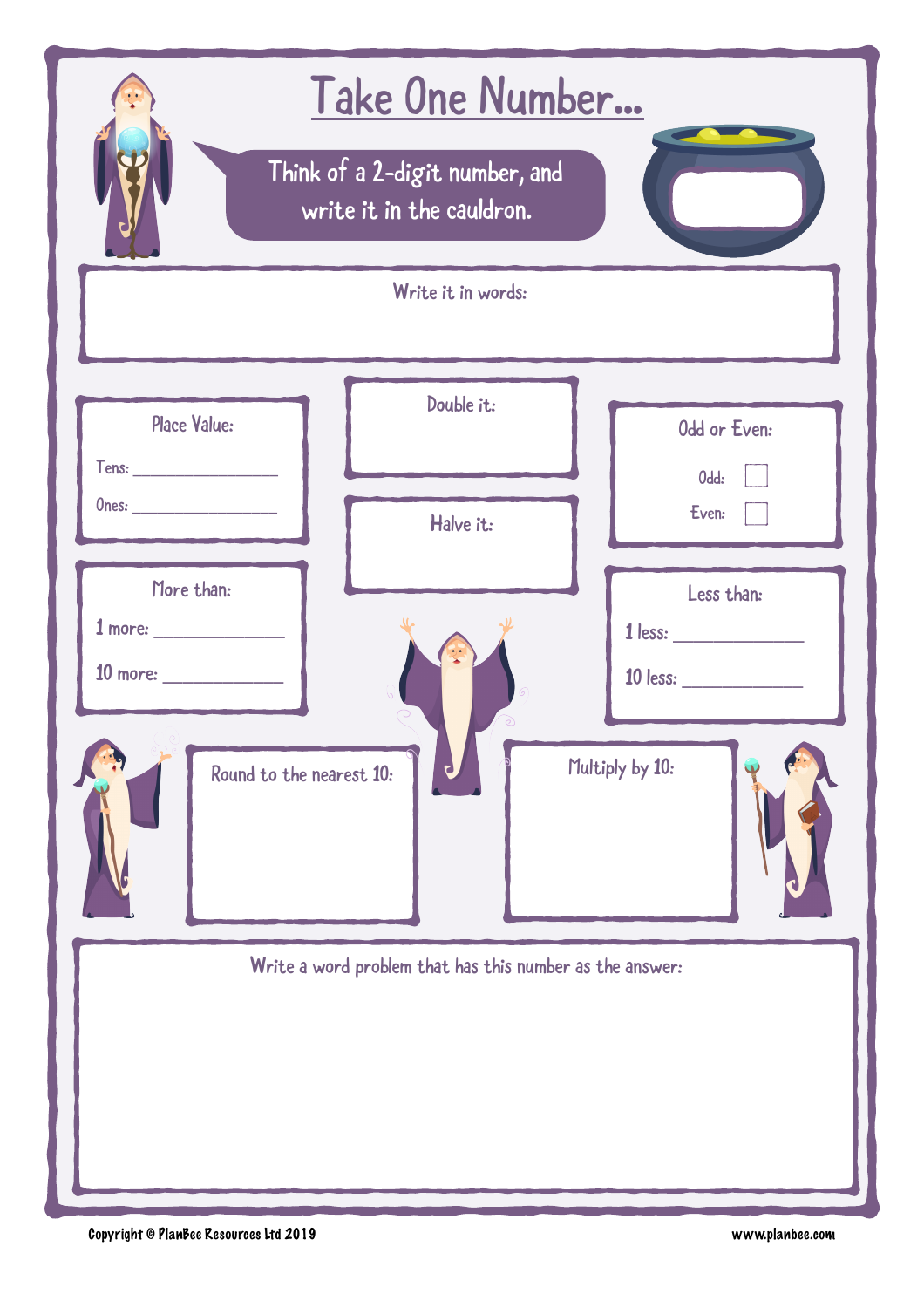| Take One Number                                                                                                                                            |                       |                                                           |  |  |
|------------------------------------------------------------------------------------------------------------------------------------------------------------|-----------------------|-----------------------------------------------------------|--|--|
| Think of a 3-digit number, and<br>write it in the cauldron.                                                                                                |                       |                                                           |  |  |
|                                                                                                                                                            | Write it in words:    |                                                           |  |  |
| Place Value:                                                                                                                                               | Double it:            | Round to the nearest:<br>$10: \underline{\hspace{2.5cm}}$ |  |  |
|                                                                                                                                                            | Halve it:             |                                                           |  |  |
| More than:<br>$100$ more:                                                                                                                                  | $\odot$<br>$\sqrt{6}$ | Less than:<br>10 less:<br>100 less:                       |  |  |
| Multiply by:<br>Divide by:<br>$10: \underline{\hspace{2.5cm}}$<br>$100: \underline{\hspace{2cm}}$<br>$100: \begin{tabular}{l} \textbf{100}: \end{tabular}$ |                       |                                                           |  |  |
| Write a word problem that has this number as the answer:                                                                                                   |                       |                                                           |  |  |